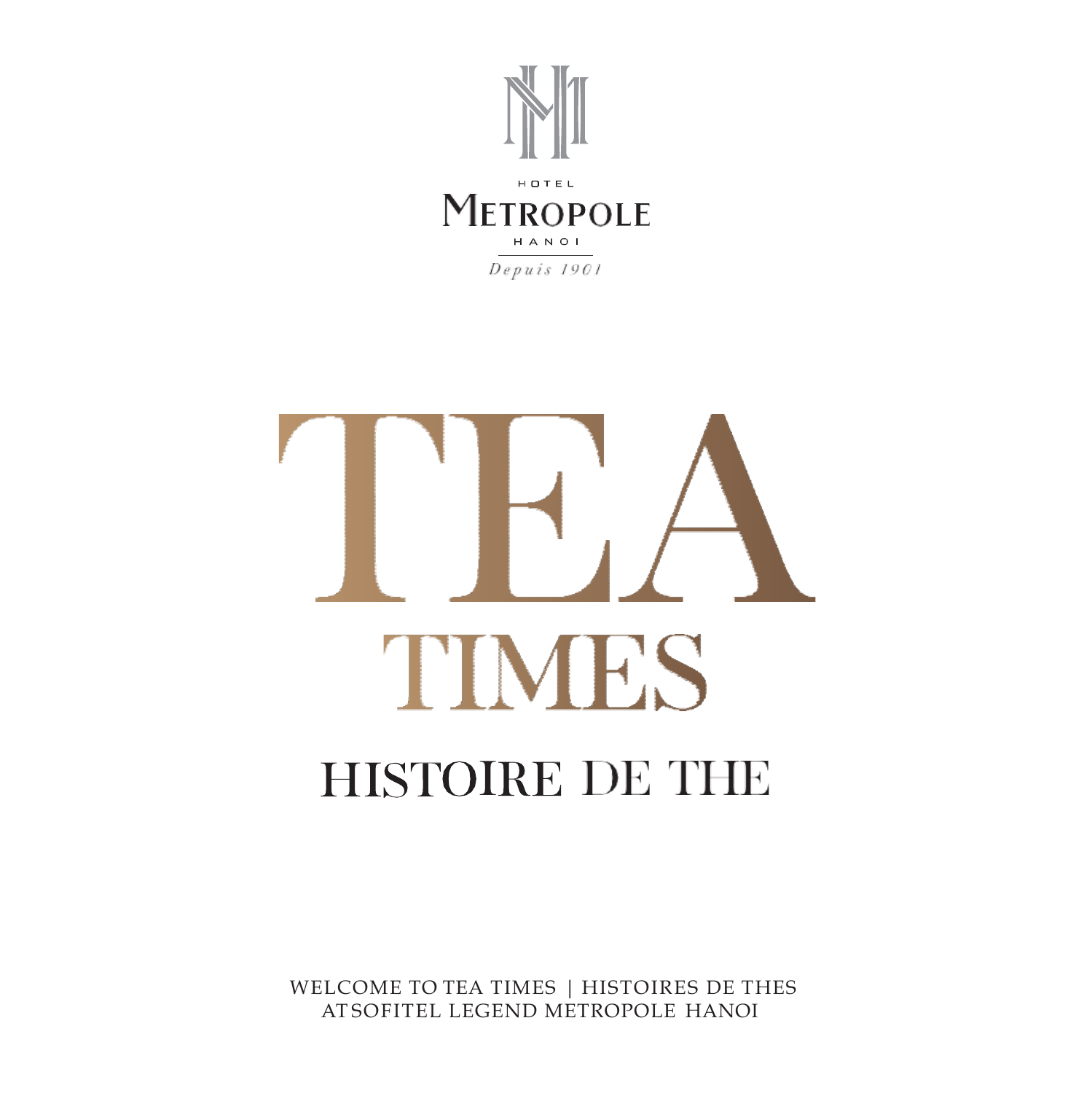We are delighted to welcome you to Le Club Bar steeped in traditions going back to the last century where we invite you to indulge in a variety of elegant afternoon tea rituals. Afternoon tea has been cherished by locals *and travelers alike and pays homage to a British institution credited to Anna MariaRussell, Duchess of Bedford, who found the wait between lunch and dinner to be too long.*

*Awaken your senses with Vietnamese lotus, authentic Earl Grey, brisk and energizing Assam, tropical oriental blends, along with herbal infusions, artisan teas, and coffees.*

*Our chef's pride themselves in making seasonal and artisan delicacies including delectable finger sandwiches filled with delicate smoked salmon or creamy egg mayonnaise. Freshly-baked scones and madeleines which bring back childhood memories and patisseries made fresh daily according to the seasons.*

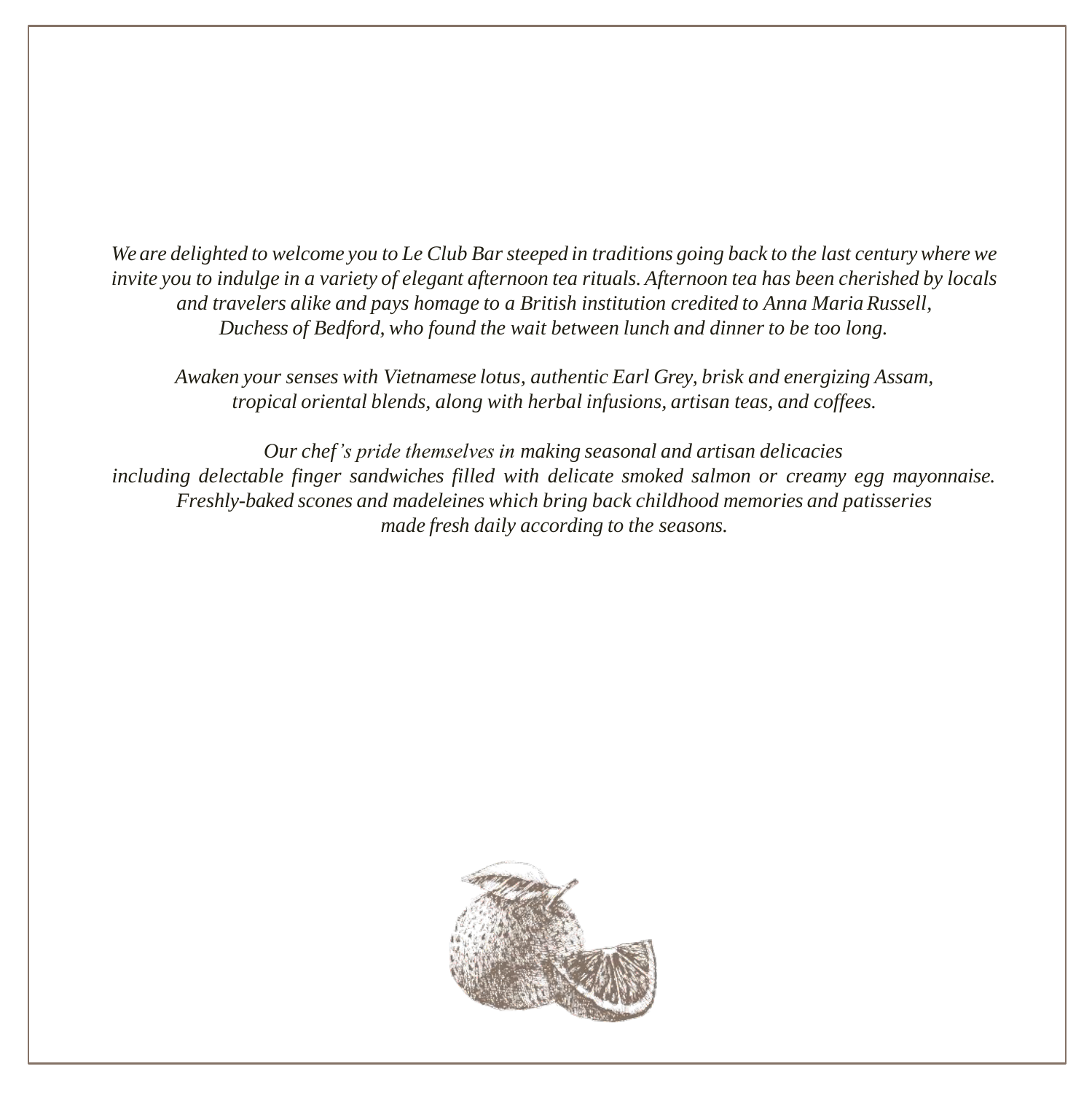*Với lối thiết kế gợi nhớ những năm 1920, Le Club Bar là nơi thực khách thư giãn và thưởng thức văn hóa trà chiều truyền thống nước Anh. Bắt nguồn từ ý tưởng độc đáo của Nữ công tước vùngBedford, Anna Maria Russell, trà chiều ngày càng được biết đến rộng rãi như một nét văn hóa đặc sắc củaAnh Quốc và được yêu thích bởi người dân địa phương và khách du lịch.*

*Đánh thức các giác quan của bạn bởi các hương vị trà thơm dịu, tao nhã như trà sen ViệtNam, trà Earl Grey, trà Assam, hay những sự kết hợp hài hòa giữa các vị trà phương Đông nhiệt đới, cùng với các loại thảo dược, trà nghệ và cà phê.*

*Với kinh nghiệm lâu năm và sự tỉ mỉ trong cách chế biến, các đầu bếp và nghệ nhân làm bánh tại Le Club Bar đã thổi hồn vào tiệc trà chiều truyền thống với các món ăn kèm thơm ngon như bánh kẹp cá hồi hun khói, mayonnaise trứng kem, hay bánh scone và bánh vỏ sò gợi nhớ những kỷ niệm ấu thơ, và các loại bánh hoa quả tươi theo mùa.*

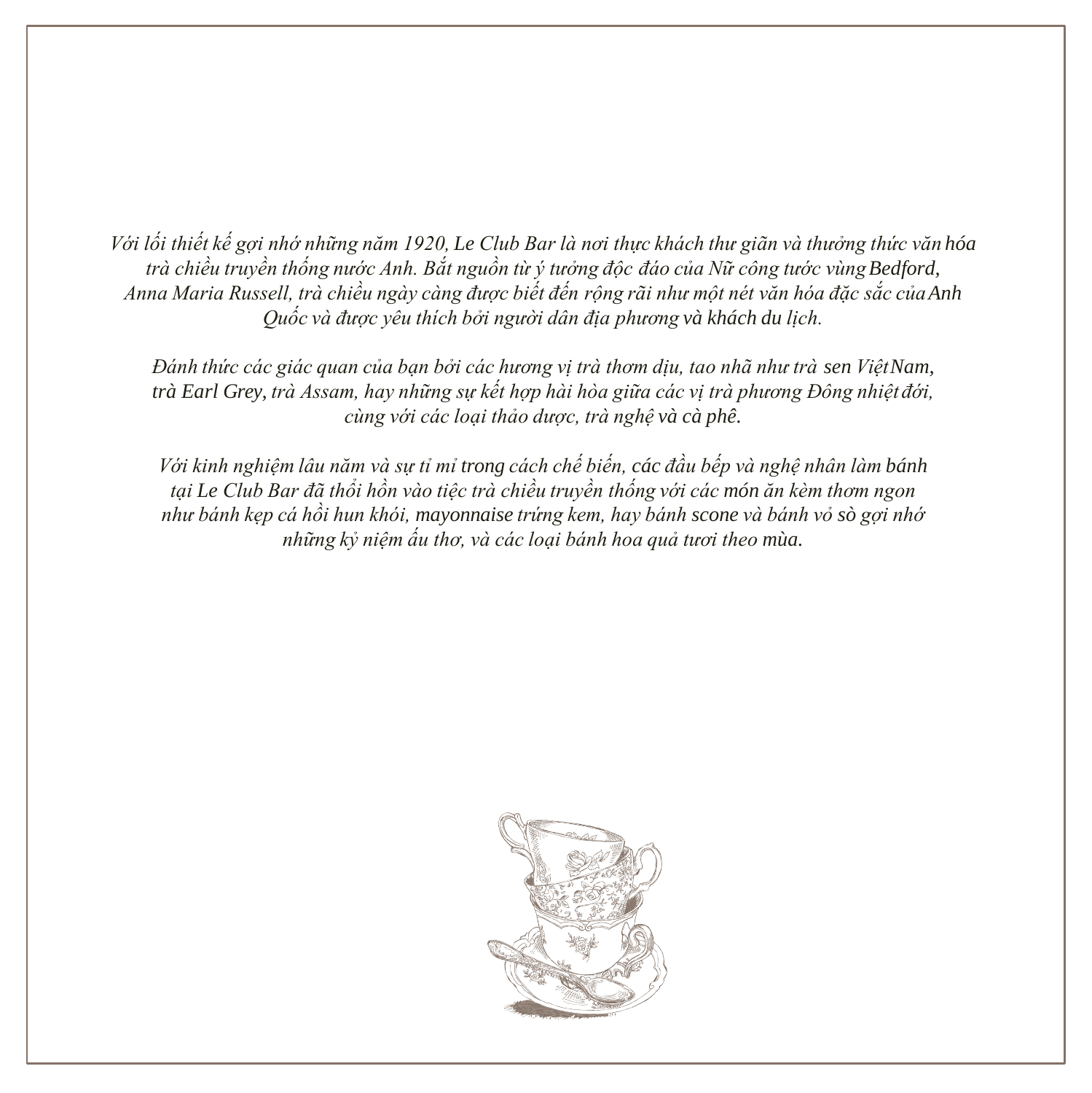

# TOUR DU MONDE AFTERNOONTEA

Served from  $15:00$  until  $17:30$ Price 690 VND per adult Add a glass of cocktail for VND 250 or a glass of Champagne for VND 500

Phục vụ từ 15:00 đến 17:30 690 VND/người Thêm 1 ly cocktail với giá VND 250 hoặc 1 ly Champagne với giá VND 500



#### TRADITIONAL SANDWICH SELECTION

*Mini Wagyu Burger with Emmental and Onion Relish Crab Remoulade Brioche Roast Beef Sandwich on White Bread with Cucumber Egg Mayonnaise with Chopped Shallots on Dark Bread Salmon Rillette on Blini* 

#### SANDWICH TRUYỀN THỐNG

*Bánh Burger Wagyu Mini với Phô Mai Emmental và Hành Tây Cua Trộn kiểu Remoulade và Bánh Brioche Bánh Mì Trắng Kẹp Bò Nướng Buộc Dưa Chuột Bánh Mì Đen Kẹp Mayonnaise Trứng và Hành Tây Pate Cá Hồi trên Bánh Blini*

#### OVEN-FRESH SCONES

*Ceylon Spice Chai Scones Traditional Scones - served with Chantilly cream, Metropole-Made Jams* 

BÁNH SCONE NƯỚNG *Bánh Scone vị Trà Ceylon Spice Chai Bánh Scone Truyền Thống - dùng với Kem Chantilly, Các Loại Mứt Metropole*

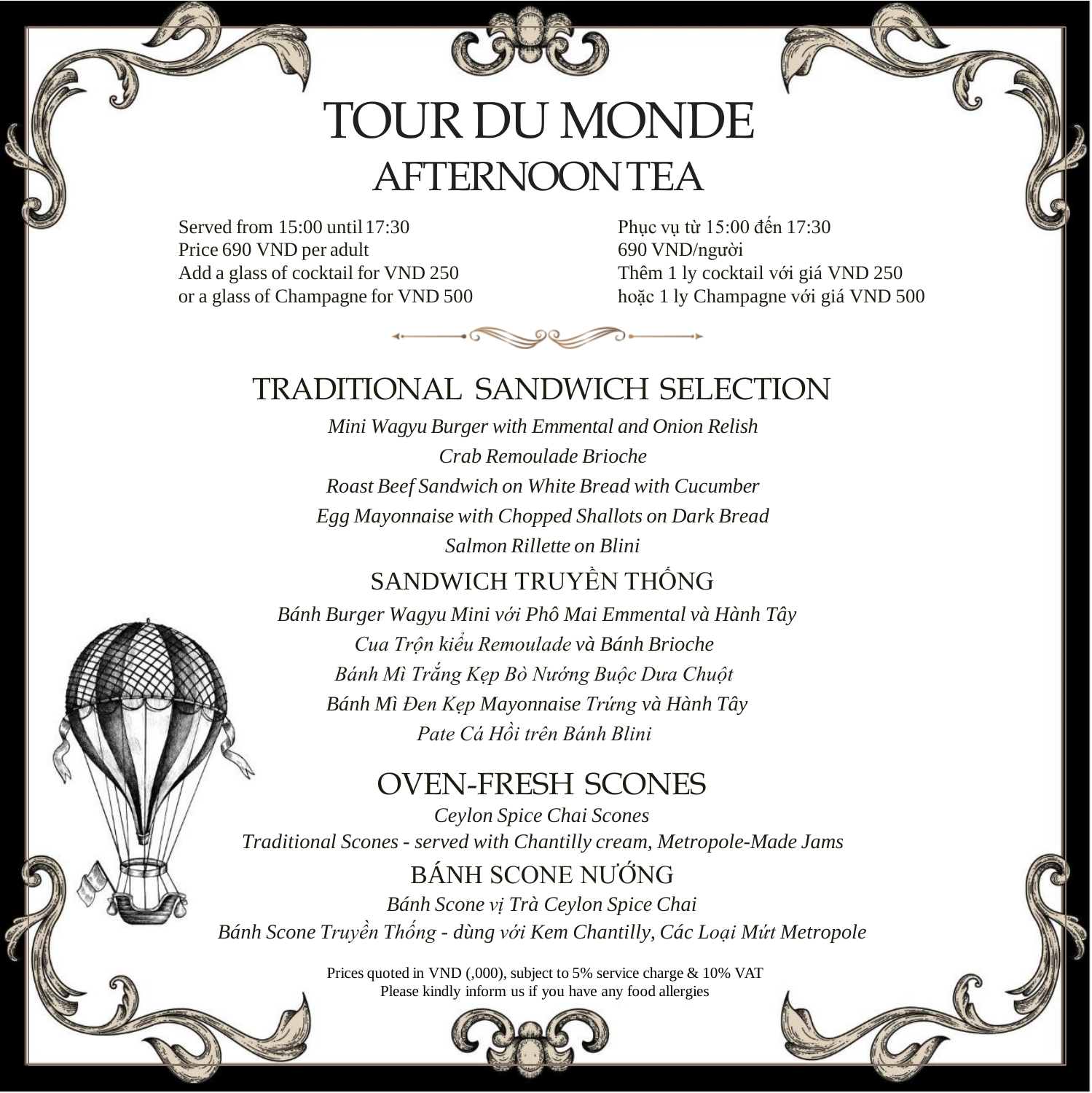#### PATISSERIES DUMETROPOLE

*Pear and Dark Chocolate Dome Pistachio and Orange Blossom Tartlette Lychee, Rose, and Raspberry Macaron Coconut Tapioca Pudding Apricot and Hazelnut Tartlette*

#### BÁNH NGỌT METROPOLE

*Bánh Vòm Sô Cô La Đắng và Lê Bánh Tráng Miệng Sô Cô La Nhỏ, Kẹo vị Cam Macaron vị Vải, Hồng và Quả Mâm Xôi Bánh Pudding vị Dừa và Trân Châu Bánh Tart vị Quả Mơ và Hạt Phỉ*

#### SIGNATURE MADELEINES

*Chocolate Madeleines*

BÁNH CON SÒ MADELEINES *Bánh madeleine vị sô cô la*

#### **BEVERAGE**

*A choice of specialty coffee, tea, or infusion served hot oriced.*

## ĐỒ UỐNG

*Cà phê đặc biệt, trà, hoặc trà thảo mộc (nóng hoặc đá).*



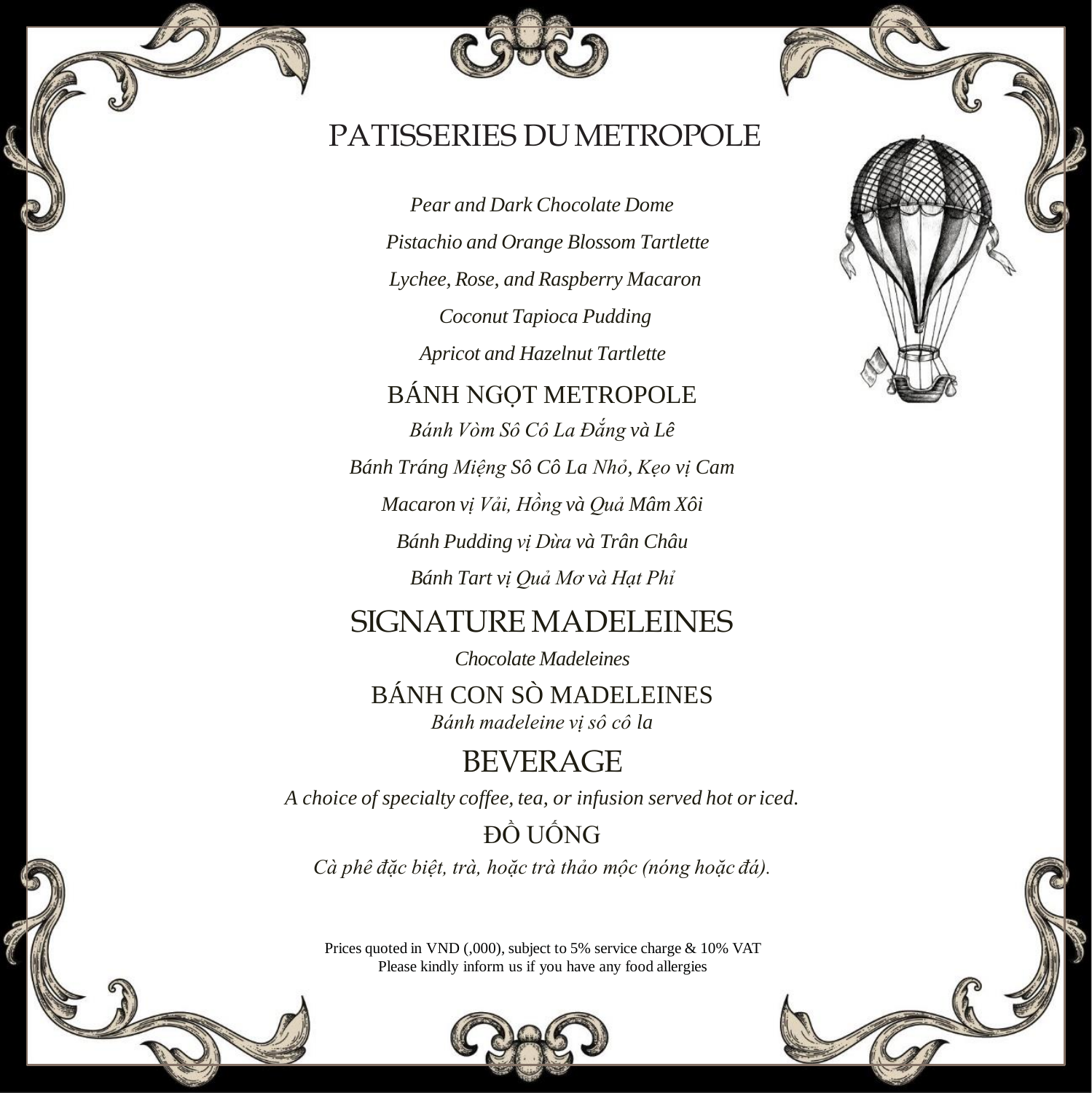## $\blacktriangle$  VIETNAMESE TEA  $\blacktriangleright$

### DAI LAO VUONG TRA | GRAND ELDER TEA KING

*The Grand Elder Tea King is a collection of rare Vietnamese teas growing high up in the Yen Bai mountains. At over 300 years old, the naturally growing ancient tea forests are indigenous to Suoi Giang, Yen Bai. Harvested by hand in the early hours of dawn, the delicate tea buds are tenderly plucked with their unique characteristic flavor intact then carefully roasted by local artisans whose secret inherited techniques span back generations. We invite you to drink, experience, and immerse yourself in the nature and very soul of Suoi Giang - Yen Bai.*

#### WHITE TEA | BACH TRA SUOI GIANG

*\*supplement 200 VND*

*White tea is the least processed of all teas and is known for it's delicate flavors. Century old trees produce this white rare tea ; it is the essence of hundreds of years of know-how offering you one of the finest Vietnamese teas.* 

*Character : Bright | Body : Light | Aroma : Floral | Finish : Short* 

#### GREEN TEA|DIEP TRA SUOI GIANG

*Green tea has been grown in Vietnam for more than 2000 years. This green tea is particularly floral and crisp due to the pure air of the high mountains in which it is left to dry after being picked and processed.* 

*Character : Medium | Body : Crisp | Aroma : Floral | Finish : Medium* 

#### YELLOW TEA | HOANG TRA SUOI GIANG

*According to legend, Hoang Tra was originally offered to the Emperor, due to its unique golden hued color and flavor. Only selected tea buds are hand-crafted by the best tea artisans, creating unparalleled taste.*

*Character : Bright | Body : Medium | Aroma : Fruity | Finish : Short* 

### BLACK TEA|HONG TRA SUOI GIANG

*This characteristic black tea is noticeable due to its high oxidation having changed the leaves form green to a darker color when dried ; the result is a strong and distinctive reddish brown tea that is the pride of the land and the Mong natives.* 

*Character : Intense | Body : Full | Aroma : Mild | Finish : Long*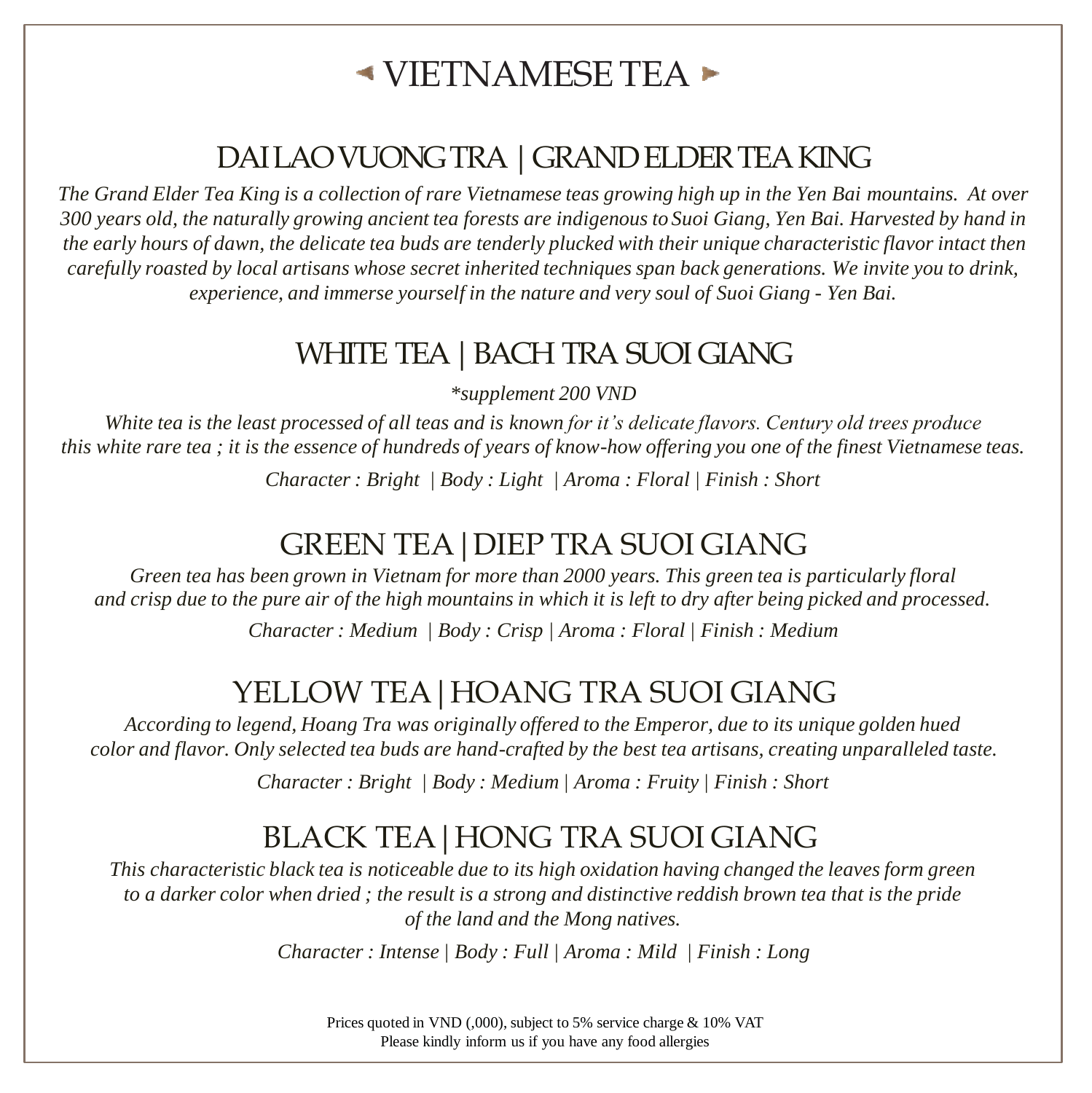## $\blacktriangle$ VIETNAMESE TEA $\blacktriangleright$

#### TAN CUONG GREEN TEA

*Traditional Vietnamese green tea from the Thai Nguyen province located in the north of the country. Fragrant and slightly bitter with notes reminiscent of mung bean cake. Character : Medium | Body : Medium | Aroma : Crisp | Finish : Long.*

#### TAY HO LOTUS TEA

*The lotus, Vietnam's national flower, although plentiful is said to be found in its purest form in Hanoi's Tay Ho West lake. The scent of this particular lotus is unique, subtle, and unforgettable. Tay Ho lotus is blended with Tan Cuong green tea leaves from the Thai Nguyen province to create an unforgettable jade tinted crisp and vanilla hinted infusion. In the 19th century lotus flowers were collected at night, when the nectar was at its fullest and carefully fragile petals were peeled back and filled with green tea. The flower was then delicately closed up and bound while the tea leaves would absorb the delicate floral flavors overnight. Character : Bright | Body : Medium| Aroma : Floral | Finish : Medium*

#### JARDIN DE DALAT

*Dalat, the birthplace of the Vietnamese tea industry, is home to many unique teas and is best known for its crisp and fragrant green tea. The plantation's high altitude, of more than 1,500meters, give this tea its unique characteristics and flavors of morning dew.*

*Character : Medium | Body : Medium | Aroma : Crisp | Finish : Medium*

#### JASMINE BLEND

*A Vietnamese traditional green tea blend with profound and aromatic jasmine notes. A very fragrant tea that is traditionally enjoyed very hot and heavily infused. Character : Fragrant | Body : Medium | Aroma : Floral | Finish : Long*

#### HERBAL INFUSIONS

*Rose Bud Camomile Fresh Lemongrass Fresh Mint Fresh Ginger*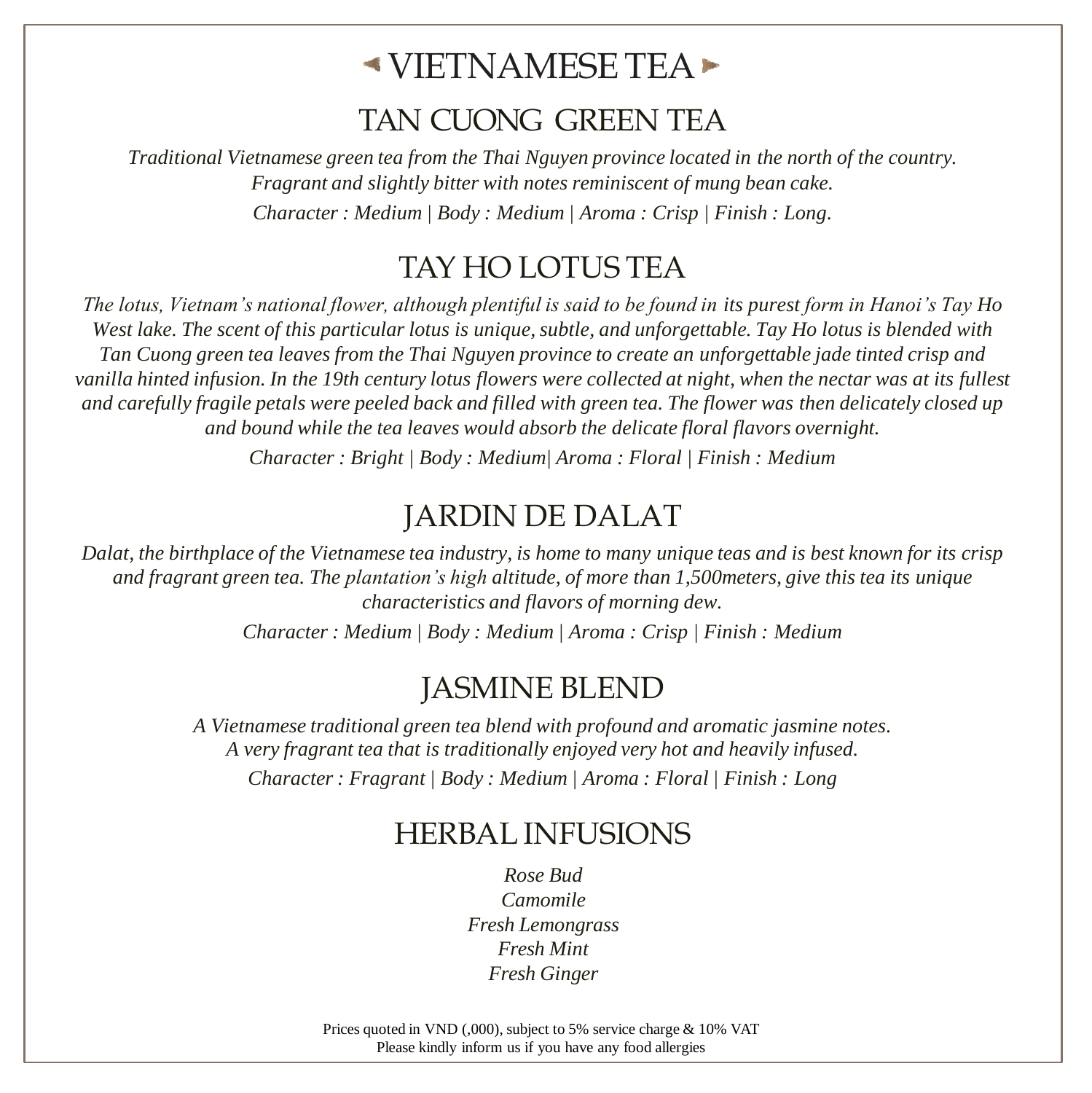#### $-BI$  ACK TEA $\blacktriangleright$

#### DARJEELING TGFOP | INDIA

*A lingering floral finish complements the elegant and gentle tea and its unique personality.*

*The most majestic amongst Indian Teas, Darjeeling Tea is grown in the foothills of the Himalayas. The leaves yield a golden orange liquor that offers a bright yet mellow tea, with the characteristic muscatel* 

*note*

*Character : Medium | Body : Medium | Aroma : Spicy | Finish : Long* 

#### SINGLE ESTATE EARL GREY | SRI LANKA

*A robust and distinctive Earl Grey Tea that is unique due to the combination of bergamot and a strong Ceylon Single Estate Tea.*

*Crafted with a Nilagama Estate Flowery Broken Orange Pekoe, this tea is distinctive amongst Earl Grey Teas. Character : Medium | Body : Full | Aroma : Citrus, Floral | Finish : Long* 

#### RILHENA ESTATE CEYLON SOUCHONG | SRI LANKA

*A rare tea that ranks as an equivalent of a fine Islay Malt Whisky*

*When infused the tea evolves into a chocolate coloured infusion with a piquant and lightly smoky aroma. The amber liquor that is produced offers a robust and very unusual tea; smoked gently over the embers of Cinnamon wood for three days after fermentation, the tea has a pleasing smoky character with a hint of spicy sweetness.* 

*Character : Intense | Body : Medium | Aroma : Smokey | Finish : Long* 

*..*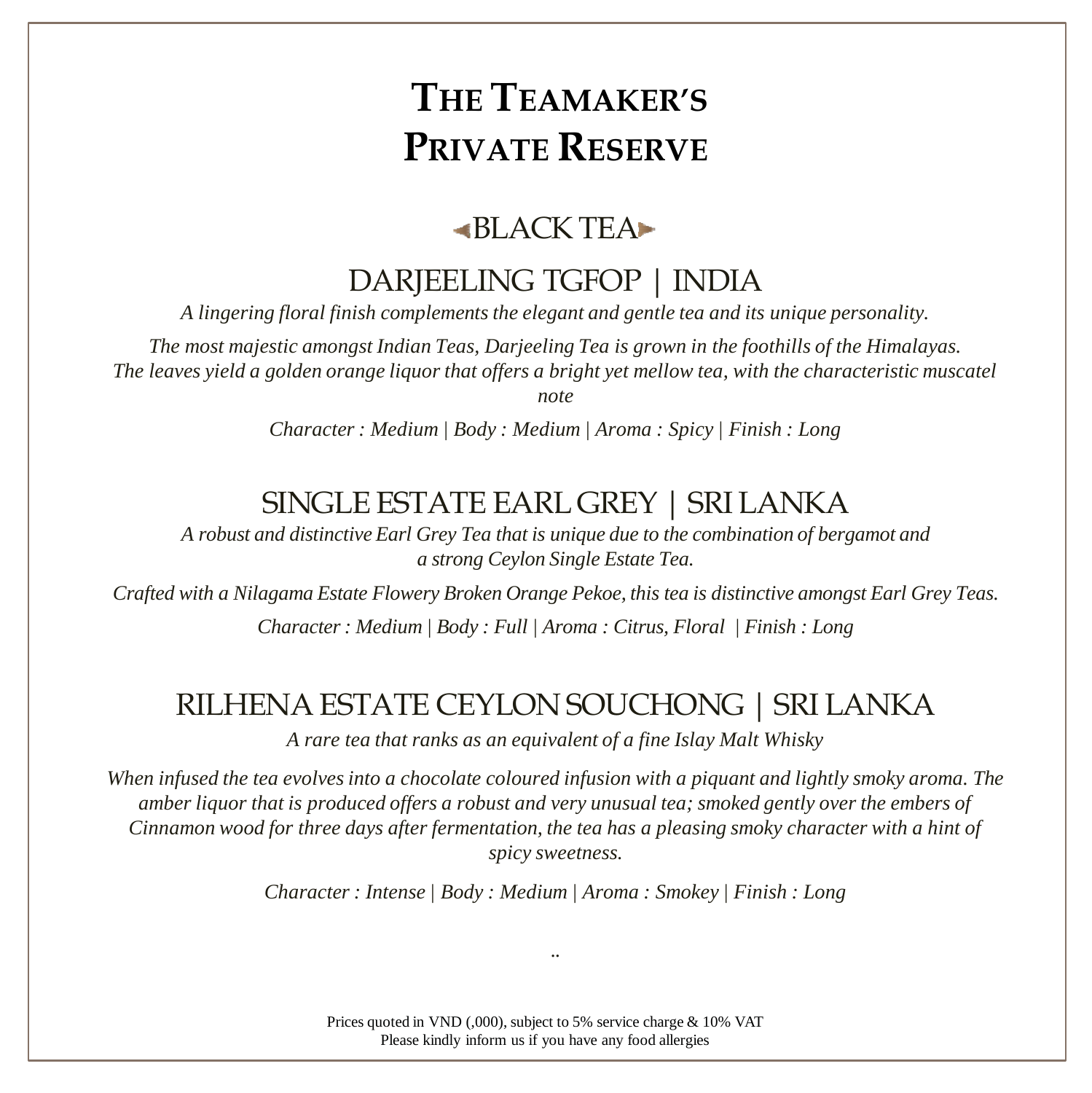#### $\blacktriangle$  BLACK TEA $\blacktriangleright$

#### LOVER'S LEAP ESTATE PEKOE | SRI LANKA

*A gentle, yet energetic personality evolves into a complex of citrus, tropical fruit, and floral notes.* 

*Beautifully even leaf, with olive flecks, hinting at the high elevation at which this exceptional tea was grown. When brewed, the leaves unfurl and acquire jade green hues as they release their aroma and flavour. The result is a clear, amber liquor with highlights of gold and a delightfully elegant and refreshing character. A fresh, grassy note complements a light, bright, and elegant tea.*

*Character : Medium | Body : Medium | Aroma : Spicy | Finish : Long* 

#### MAHAGASTOTTE ESTATE BOP | SRI LANKA

*Bright, medium strength, and refreshingly elegant, a tea with a sprightly and regal personality.* 

*An even Western High Broken Orange Pekoe Tea with brownish appearance and flecks of olive hinting at the elevation at which this tea is grown. The leaf evolves into a light coppery infusion when brewed. Golden orange liquor with a pleasing fresh, citrus note, hinting at seasonal quality.*

*Character : Medium | Body : Full | Aroma : Citrus, Floral | Finish : Long* 

#### SOMERSET ESTATE BOP | SRI LANKA

*Medium bodied with intensity, a formidable tea that is equal to the finest teas that this picturesque region has ever produced. An even Broken Orange Pekoe leaf from an estate that is known for its bright and bold Talawakelle teas. The dark brown leaf evolving into a bright coppery infusion confirms the fine heritage of this tea.*

> *Character : Intense | Body : Medium | Aroma : Smokey | Finish : Long .*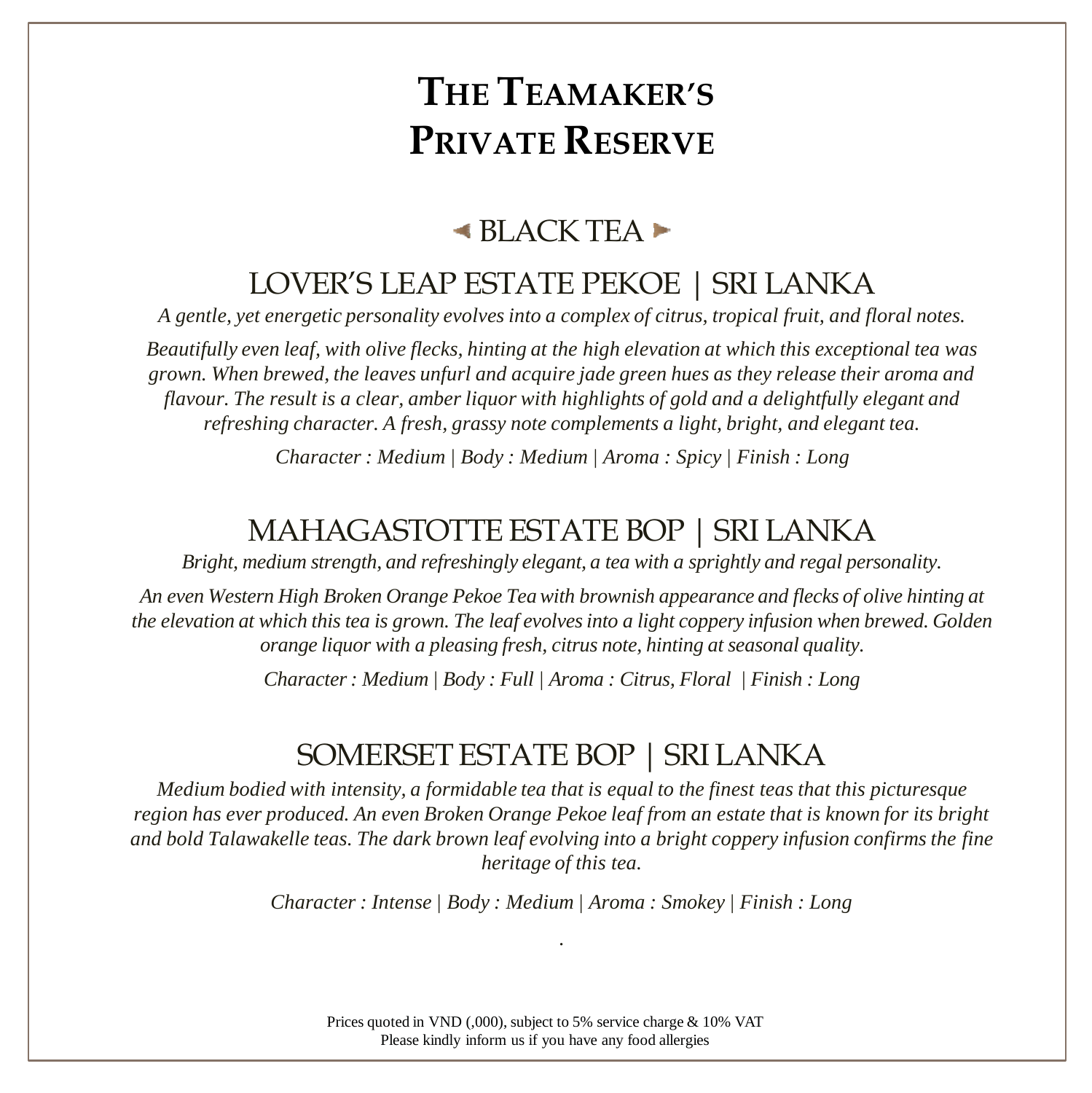### $\blacktriangle$  BLACK TEA $\blacktriangleright$

## GINGER AND ROSE SCENTED DOMBAGASTALAWA ESTATE FBOP | SRI LANKA

*Gentle yet rich aroma and flavour, reminiscent of Turkish Delight with a touch of spice.*

*The rose maintains seductive balance with a mellow Dombagastalawa Estate Flowery Broken Orange Pekoe, with a finish that is luxurious and tinged with a throat warming Ginger flavour. The soft embrace of rose produces an indulgent and aromatic tea that is imbued with romance and adventure.*

*Character : Bright | Body : Robust | Aroma : Mild, Citrus | Finish : Long* 

## MANGO SCENTED DOMBAGASTALAWA ESTATE | SRI LANKA

*The single estate tea partners with the fragrant and sweet flavour of mango to produce a beautifully harmonious tea with clean, fruit and honey notes.* 

*Fused with a mellow Dombagastalawa Estate Flowery Broken Orange Pekoe, the alluring flavour and aroma of tropical mango produce a refined and delicious tea.. A fragrant and luxurious tea.*

*Character : Fruity | Body : Medium | Aroma : Mango | Finish : Long* 

### CEYLON ARTISANAL SPICED CHAI | SRI LANKA

*A deliciously full bodied and spicy Chai that leaves the palate invigorated and fresh.*

*An authentic Chai recipe that combines artisanal clove, ginger, cinnamon, and lemongrass with a medium strength Ceylon Single Estate Tea produces a very unique all natural Chai. Pungent with the aroma and taste of fresh spice, the tea produces complex, spicy aromas and flavours; clove dominates, yielding then to ginger and cinnamon, finally presenting a hint of lemongrass*

*Character : Intense | Body : Medium | Aroma : Smokey | Finish : Long*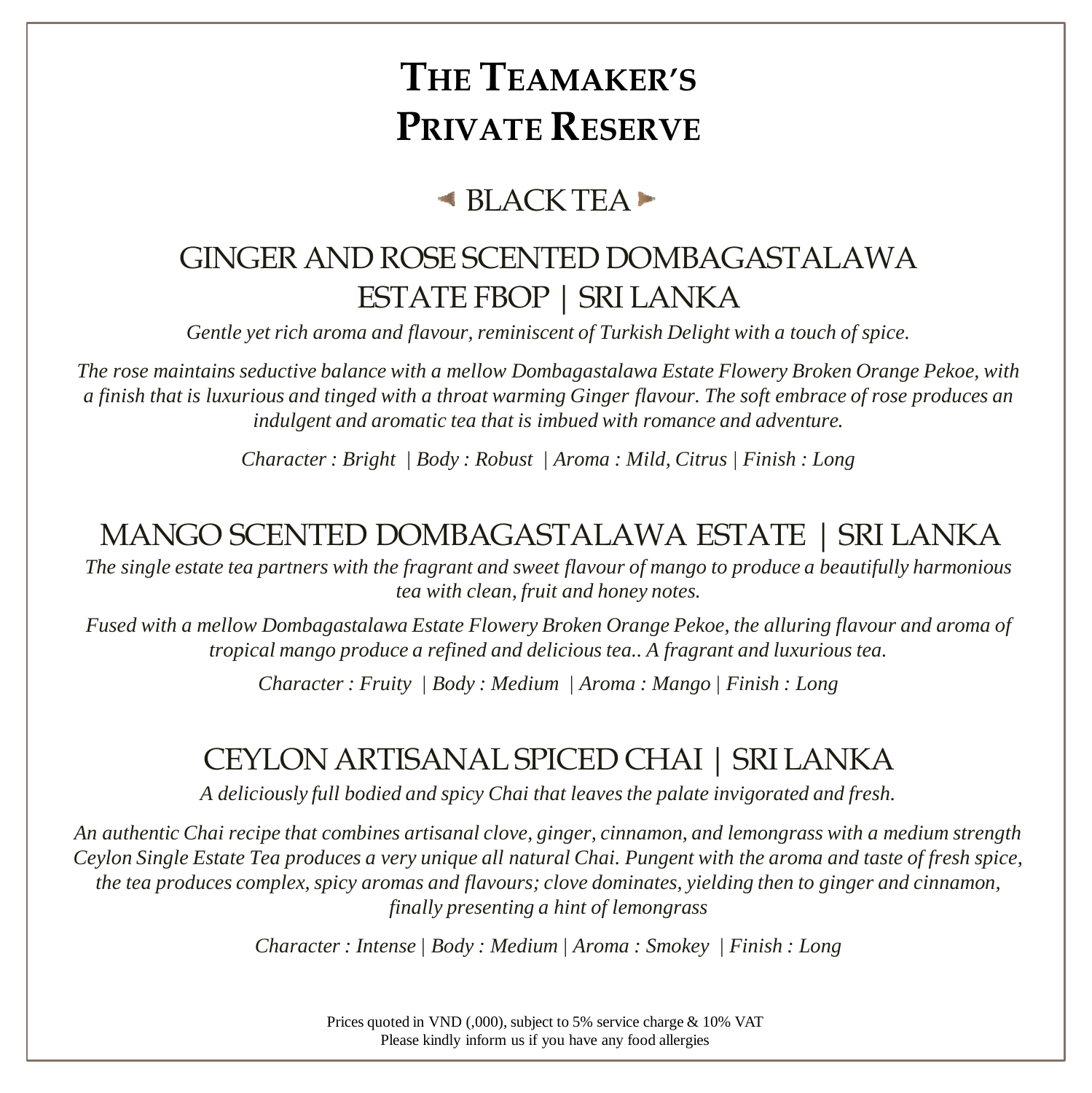#### $\blacktriangleleft$ WHITE TEA $\blacktriangleright$

#### IMBOOLPITTIA ESTATE SILVER TIPS | SRI LANKA

*\*supplement 200 VND*

*Handmade and gently nurtured, using only filtered sunlight.*

*The artfully handpicked silvery bud of Camellia Sinensis with its soft, downy texture is supremely delicate. When infused the buds acquire a dark olive hue as they release their flavor. The flavor of real white tea is as prized as it is elusive. Once discovered it is a luxurious indulgence; lightly fruity with grape, honey and floral notes, this antioxidant rich tea is a rare and lovingly handcrafted tea experience.*

*Character : Mild | Body : Light | Aroma : Floral | Finish : Long* 

#### $\triangleleft$  GREEN TEA

#### IMPERIAL CHINA NATURAL JASMINE GREEN TEA | CHINA

*A fragrant and gentle green tea softly enveloped with delicate Jasmine.*

*A natural and ancient combination of fragrant Jasmine Flowers and Green Tea, presents a complex of hues from white to jade green. The pale liquor produces a finely balanced, natural Jasmine Tea.* 

*Character : Medium | Body : Medium | Aroma : Floral | Finish : Medium* 

#### JADE GUNPOWDER GREEN TEA | SRI LANKA

*Vibrant, clean and deceptively light appearance with a refreshing piquant finish.*

*Jade green leaf with shotty appearance which, when infused evolves into a green infusion with light brown hues and grassy aroma. The brightness in this tea is extended by a piquancy that is a characteristic of Ceylon Green Teas. A citrus note lends a refreshing finish to its personality.*

*Character : Intense | Body : Medium | Aroma : Smokey | Finish : Long*